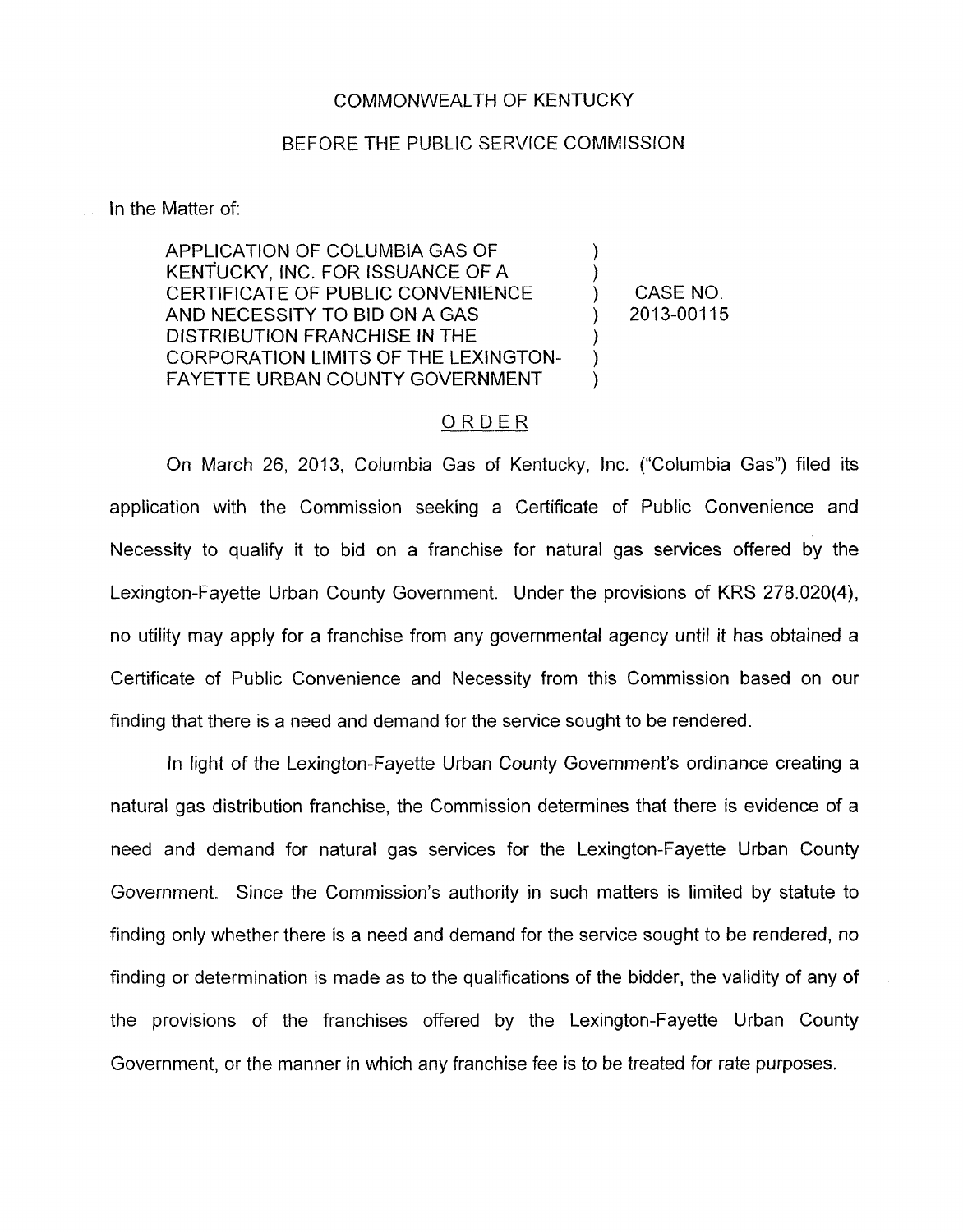IT IS THEREFORE ORDERED that:

1. Columbia Gas is granted a Certificate of Public Convenience and Necessity that authorizes it to bid on a franchise for natural gas services offered by the Lexington-Fayette Urban County Government.

2. If Columbia Gas is not the successful bidder, Columbia Gas shall, within ten days of the award of the franchise at issue, file with the Commission a written notice stating that Columbia Gas was not the successful bidder.

*3.* If Columbia Gas is the successful bidder, Columbia Gas shall, within ten days of the award of the franchise at issue, file with the Commission a copy of the executed franchise agreement.

**4.** Any documents filed pursuant to ordering paragraphs 2 or 3 of this Order shall reference the number of this case and shall be electronically submitted via the Commission's electronic Tariff Filing System.

*5.* This Order shall not be construed as granting a Certificate of Public Convenience and Necessity to construct utility facilities for the Lexington-Fayette Urban County Government.

> By the Commission **ENTERED** APR 01 2013 KENTUCKY PUBLIC

*Director* 

Case No. 2013-00115